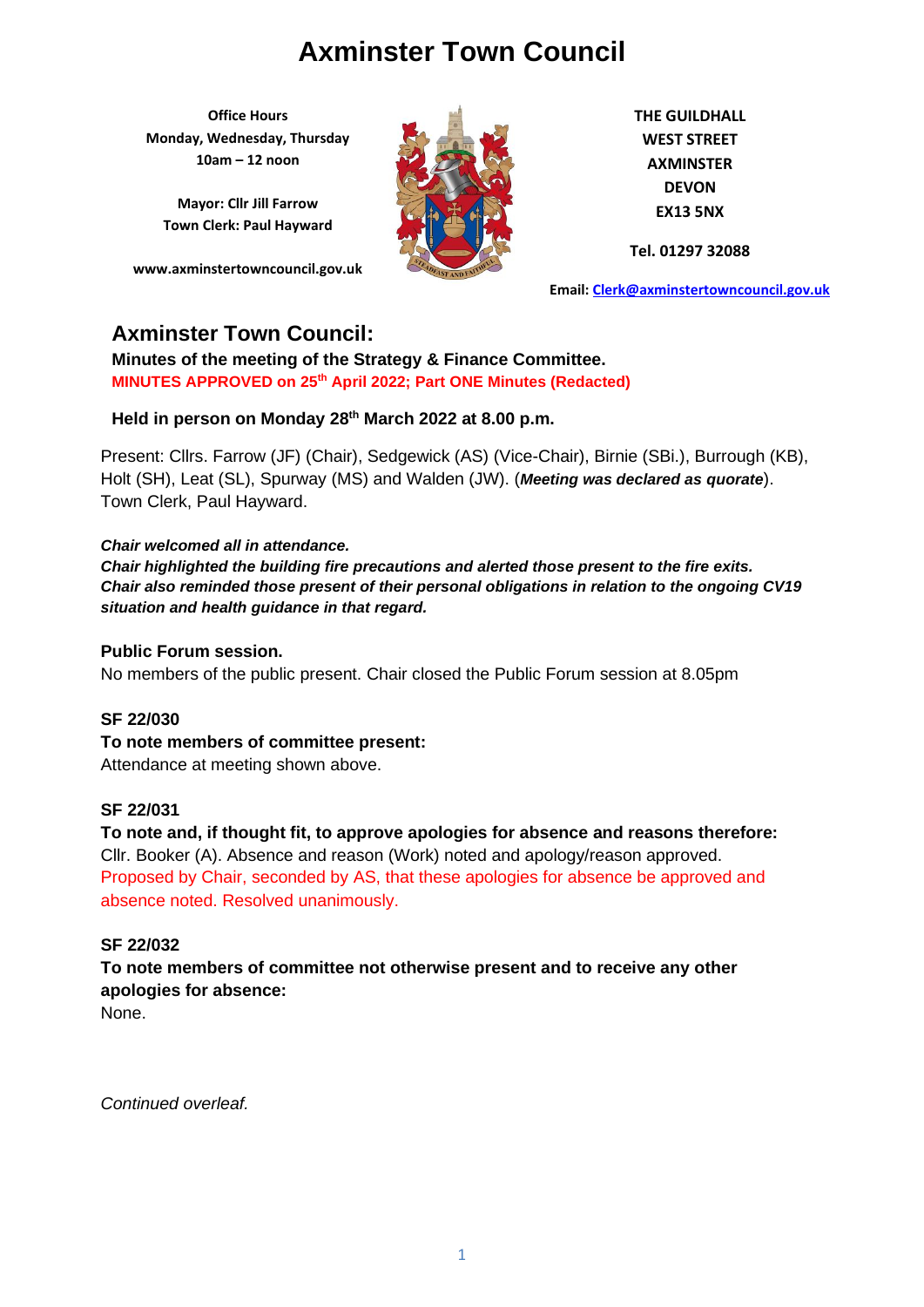**Office Hours Monday, Wednesday, Thursday 10am – 12 noon**

**Mayor: Cllr Jill Farrow Town Clerk: Paul Hayward**

**www.axminstertowncouncil.gov.uk**



**THE GUILDHALL WEST STREET AXMINSTER DEVON EX13 5NX**

**Tel. 01297 32088**

**Email: [Clerk@axminstertowncouncil.gov.uk](file://///axm-svr-1/company/Templates/Clerk@axminstertowncouncil.gov.uk)**

### **SF 22/033**

**To receive any declarations of interest from members of the committee in relation to items of business on this agenda and to note any dispensations previously afforded:** *A declaration at this point does not preclude the need for members to declare any additional interests that may arise during this meeting.*

No interests declared.

At the FULL Council meeting held 14/02/2022, Cllr. Farrow was afforded a dispensation\* to discuss and vote upon matters pertaining to parish allotments. This dispensation applies until May 2023 (unless rescinded prior to that date) and is afforded in respect of Cllr. Farrow's disclosable pecuniary interests as set out in the Register of Members Interests.

*\* Localism Act 2011 (s.33)*

### **SF 22/034**

# **To consider and, if thought fit, to approve the minutes of the S&FComm. meeting held on 28th February 2022 and to consider any matters arising from those minutes:**

Two amendments requested by SH re: veracity of record re: those in attendance. Approval of revised, substantive minutes proposed by Chair, seconded by JW. Resolved unanimously. *No matters arising.*

*Chair to sign minutes once formal amendments made and paper copies available.*

### **SF 22/035**

**To consider any matters listed on this agenda that Councillors consider should be dealt with as confidential business as per the provisions of The Public Bodies (Admission to meetings) Act 1960:** None raised by committee members.

### **SF 22/036**

**To consider matters pertaining to Council's Risk Management and Assessment (RMA) procedure/protocol:**

**a) To consider draft Risk Management and Assessment report for Axminster Town Council for the period 2021-2022; members to review and revise as necessary and, if thought fit, to recommend for approval by Full Council at next possible opportunity:**

Town Clerk reported that, despite best efforts, the final Risk Assessment had not been completed due to staff resourcing issues.

*Continued overleaf.*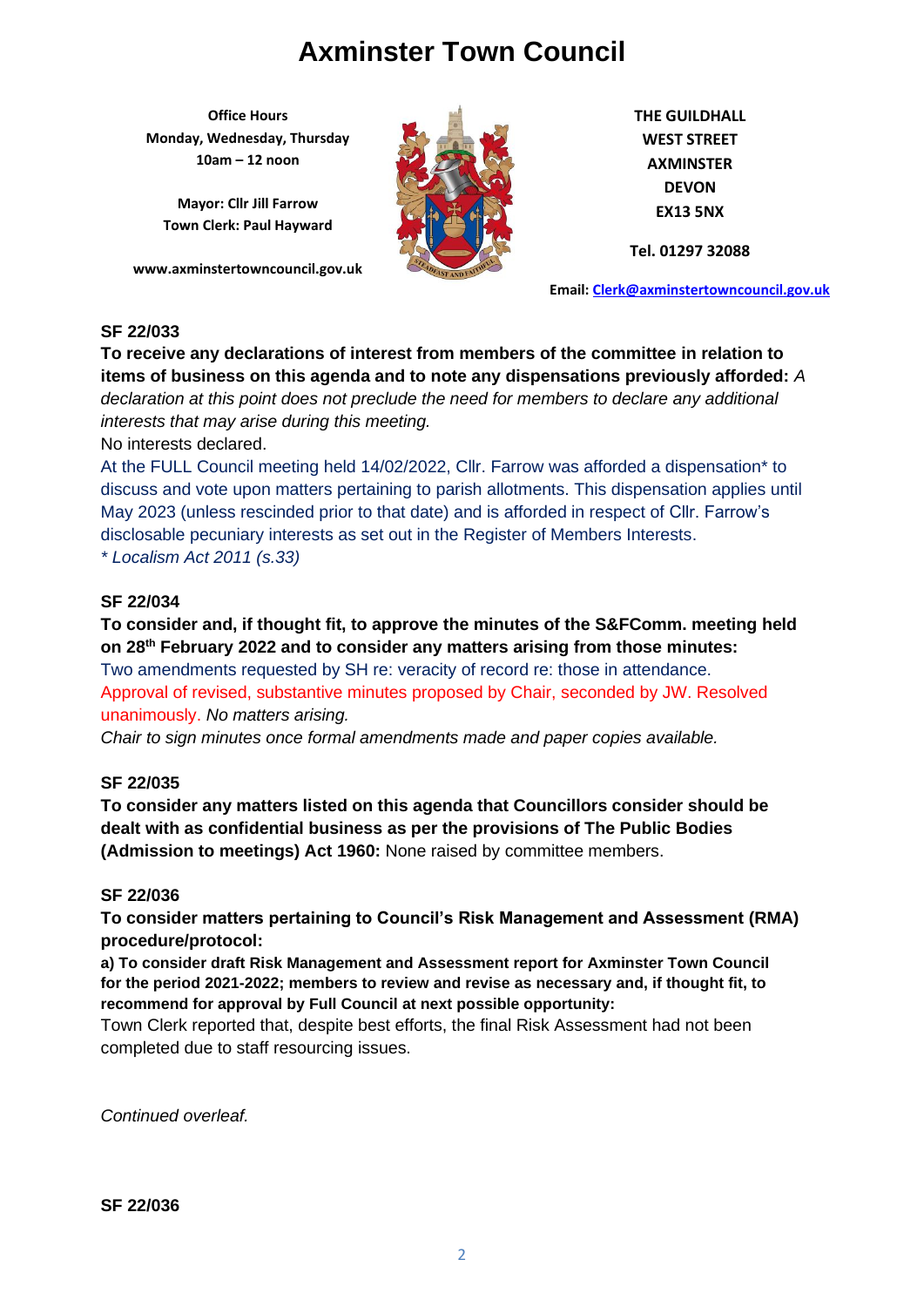**Office Hours Monday, Wednesday, Thursday 10am – 12 noon**

**Mayor: Cllr Jill Farrow Town Clerk: Paul Hayward**

**www.axminstertowncouncil.gov.uk**



**THE GUILDHALL WEST STREET AXMINSTER DEVON EX13 5NX**

**Tel. 01297 32088**

**Email: [Clerk@axminstertowncouncil.gov.uk](file://///axm-svr-1/company/Templates/Clerk@axminstertowncouncil.gov.uk)**

# **To consider matters pertaining to Council's Risk Management and Assessment (RMA) procedure/protocol (continued):**

of the forthcoming 21-22 AGAR submission) and accept that Council would be obliged to Town Clerk suggested that the FULL Council consider this matter on the 11<sup>th</sup> April (in context record a NO statement against the relevant AGAR assurance section but could offer some mitigation and show evidence that the Risk Assessment had been partially completed and significant progress made from what was accepted to be baseline position of non-compliance. Proposed by Chair, seconded by JW, that this matter be deferred to the FULL Council meeting on the 11<sup>th</sup> April 2022. Resolved unanimously.

# b) **To consider and, if thought fit, to approve Council's draft (substantive) Risk Management Assessment Strategy (Policy) [This revised version incorporates the combined roles of Town Clerk and RFO as per recent Council decisions].**

Chair thanked Town Clerk for bringing this revised and amended document together in time for the committee meeting. SH suggested that the final version (for approval) be termed the Risk Management Assessment Policy (rather than a Strategy).

It was subsequently proposed by Chair, seconded by SH, that the Committee approve the adoption of the Risk Management Assessment Policy incorporating the revisions as above. Resolved unanimously.

Town Clerk: Please note and ensure the document is published and catalogued accordingly.

# **SF22/037**

### **To consider matters pertaining to Financial matters:**

### **a) To consider update on the Council's Asset Register re-assessment and re-valuation project; RFO to present report.**

Town Clerk had circulated a report to members prior to the meeting which was noted. Chair thanked Town Clerk for his work in this respect.

It was proposed by Chair that part of the report (and recommendations therein) be considered as a Part Two agenda matter later this evening (see SF22/042(IC)). Agreed.

### **SF 22/038**

**To consider any matters considered as urgent by the presiding Chair:** None raised by Chair.

*Continued overleaf.*

**SF 22/039**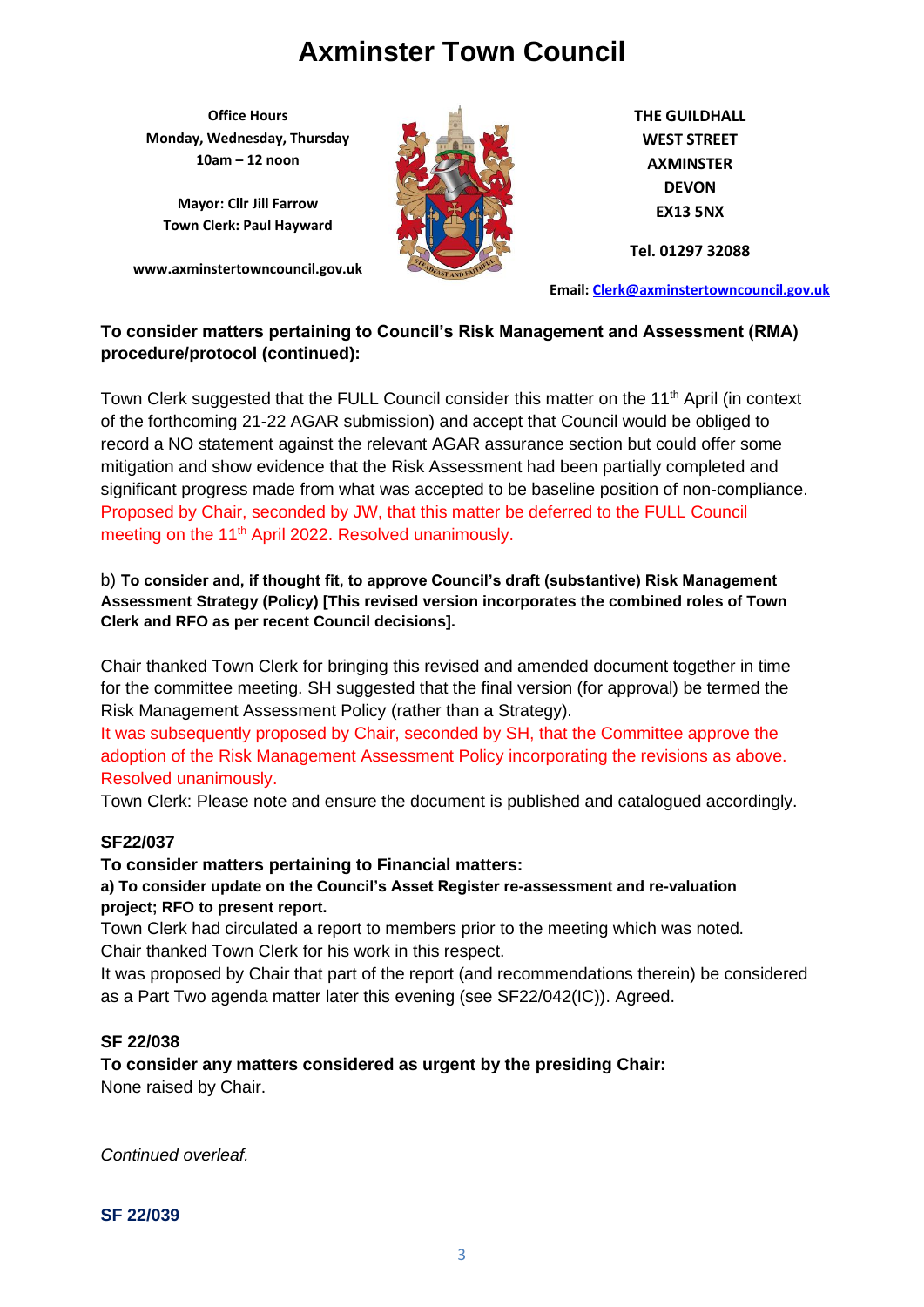**Office Hours Monday, Wednesday, Thursday 10am – 12 noon**

**Mayor: Cllr Jill Farrow Town Clerk: Paul Hayward**

**www.axminstertowncouncil.gov.uk**



**THE GUILDHALL WEST STREET AXMINSTER DEVON EX13 5NX**

**Tel. 01297 32088**

**Email: [Clerk@axminstertowncouncil.gov.uk](file://///axm-svr-1/company/Templates/Clerk@axminstertowncouncil.gov.uk)**

AS proposed that under the provisions of the Public Bodies (Admission to Meetings) Act 1960, (as amended by the Local Government Act 1972 the public, (including the press) be excluded from the meeting as publicity would be prejudicial to the public interest by reason of the confidential nature of the business to be transacted. SL seconded the proposal. Resolved.

**TEL:** 0.298 **Part ONE recording was stopped at this point and the meeting moved into Part TWO (Confidential) session whereupon recording was resumed.**

### **SF 22/040 (IC)**

**To consider matters pertaining to building tenancies and hires; to receive report from Town Clerk on ongoing tenancy matters and consider future leases/licences and revisions thereof in light of recent legal advice received by the Council:**

Town Clerk provided a report to members following a recent meeting with the Council's legal representatives. Five proposals/recommendations were resolved (which are redacted due to the commercial and legal confidentiality of the subject matter) including one which is to be brought before FULL Council on 11<sup>th</sup> April 2022 (again, as a Part Two matter in closed session). Proposed by Chair, seconded by JW. Resolved unanimously.

# **SF 22/041 (IC)**

# **To consider an application from an organisation seeking Grant Award/Financial assistance from the Town Council which would be outside of the approved Grant Award Policy:**

### **Chair declared her personal interest as a governor to Axminster Community Primary Academy. Noted.**

Town Clerk had circulated a grant funding request application from an organisation not operating within Axminster parish boundaries. After discussion on the merits of the application, it was proposed by SH, seconded by JW, that the committee did NOT support the application given that the applicant was outside of Axminster Parish. Resolved unanimously. Town Clerk: Please convey committee's decision to the applicant and respectfully suggest that the organisation approach their local Parish Council / DCC for grant support.

*Continued overleaf.*